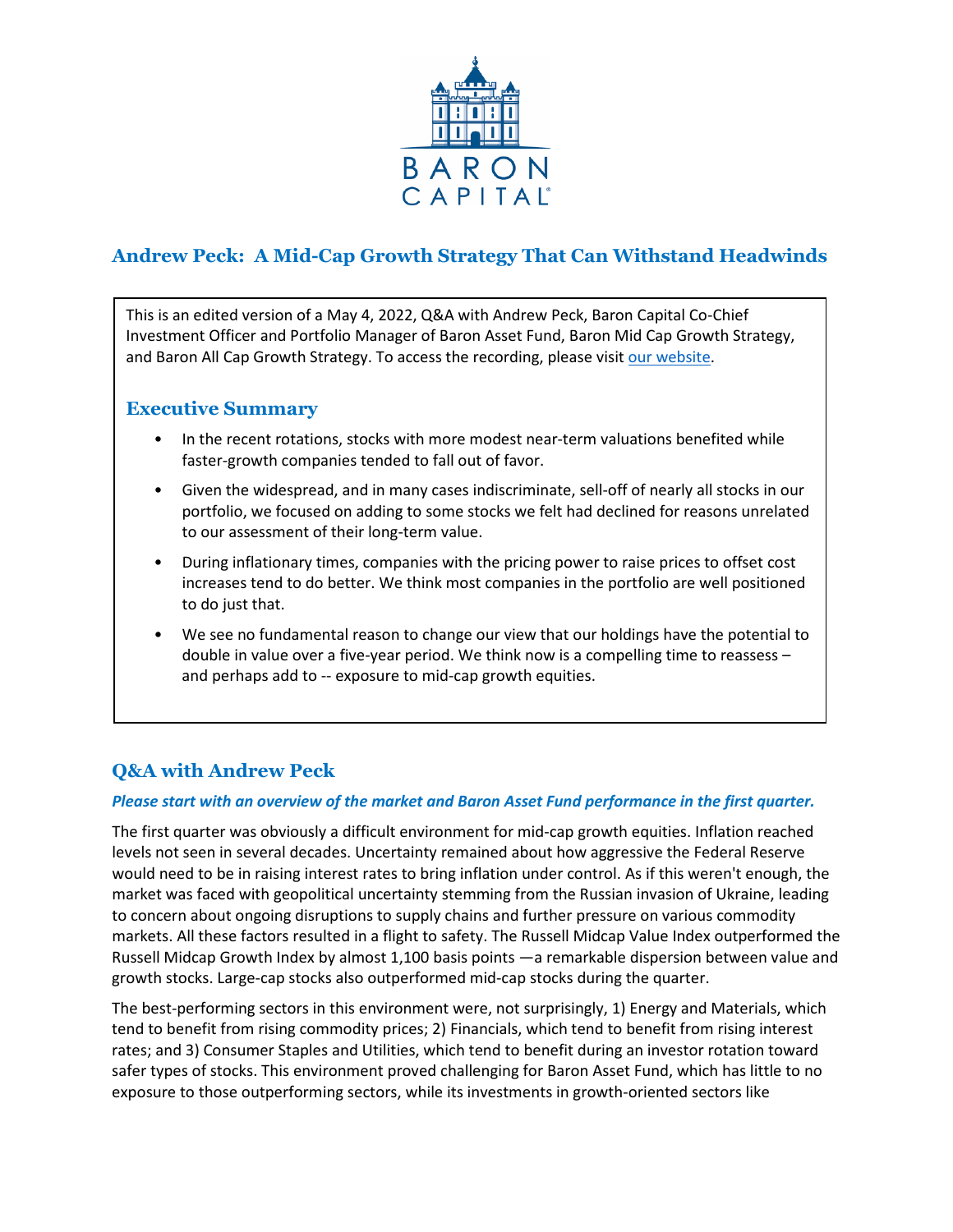Communication Services, Consumer Discretionary, and Information Technology, all suffered. Businesses with extended near-term valuations and exposure to changing consumer behaviors in the postpandemic world were hit especially hard. As a result, after outperforming the Russell Midcap Growth Index in the fourth quarter of 2021 and full-year 2021, the Fund trailed the Index in the first quarter, falling about -14.5% while the Russell Midcap Growth Index fell -12.6%.

#### *Which stocks added to or detracted from performance in the first quarter?*

Broadly speaking, many stocks that had been relative underperformers over the past couple of years had their moment in the sun. Stocks with more modest near-term valuations that generally hadn't participated in the large move that growth stocks have had during the past couple of years benefited, while faster-growing companies tended to fall out of favor.

For example, specialty insurer **Arch Capital Group, Ltd.** was up only 4% in the period prior to this past quarter while the Russell Midcap Growth Index was up 51%. This past quarter, it was the largest contributor to Fund performance. Similarly, the second largest contributor in the quarter, **Aspen Technology**, **Inc.,** a software company focused on the energy and chemical markets, had been up just 16% during that same 2020-2021 period. Third largest contributor **Teleflex Incorporated,** a medical device manufacturer, also underperformed during that prior period.

Conversely, many of the stocks that did best during the 2020-21 period were significant detractors in the recent market environment. **IDEXX Laboratories, Inc.,** a veterinary diagnostics firm, which had increased over 250% during the proceeding two-year period, was the largest detractor during the first quarter. Second largest detractor **Mettler-Toledo International, Inc.**, a manufacturer of weighing devices, had been up by more than 200% over the preceding two years.

Certain stocks faced business challenges distinct from valuation issues. **EPAM Systems, Inc.,** which provides outsourced software development services, is a U.S. company founded by an emigree from Minsk. Given the founder's relationships, a substantial percentage of EPAM's employees are based in Ukraine and Russia. As this was obviously a very difficult environment to work in over these past several months, the stock suffered on investor fears relating to EPAM's ability to function properly. On the bright side, EPAM has successfully relocated a meaningful percentage of its workers and has been aggressively expanding its recruiting efforts outside of Ukraine and Russia. There is still strong demand for its software development services, it has maintained its blue-chip customer base, and it has a stellar balance sheet. So, we continue to own EPAM, but we are certainly monitoring the situation closely.

#### *Can you talk about any changes you have made in the portfolio?*

Given the widespread, and in many cases indiscriminate, sell off of nearly all the stocks in our portfolio during the quarter, our focus was on adding to some of the names we believed had declined for reasons distinct from long-term fundamentals.

We added to our investment in medical device company Teleflex, whose business had suffered from the sharp reduction in discretionary medical procedures during the pandemic. We believe Teleflex can grow at a high-single-digit rate with margin expansion as the pandemic fades and surgery and other hospital procedures return to more normalized levels.

We also added to **CoStar Group, Inc.,** a longtime holding of the Fund and many other Baron Funds. CoStar is the leading provider of information and marketing services to the commercial real estate and apartment rental markets. Despite reporting exceptionally strong financial results, CoStar's shares declined more than 50% from the high of the previous quarter. We think much of this decline was a response to the company's decision to invest aggressively in its emerging residential housing business. Management believes this business could reach a billion dollars in revenue in five years, with more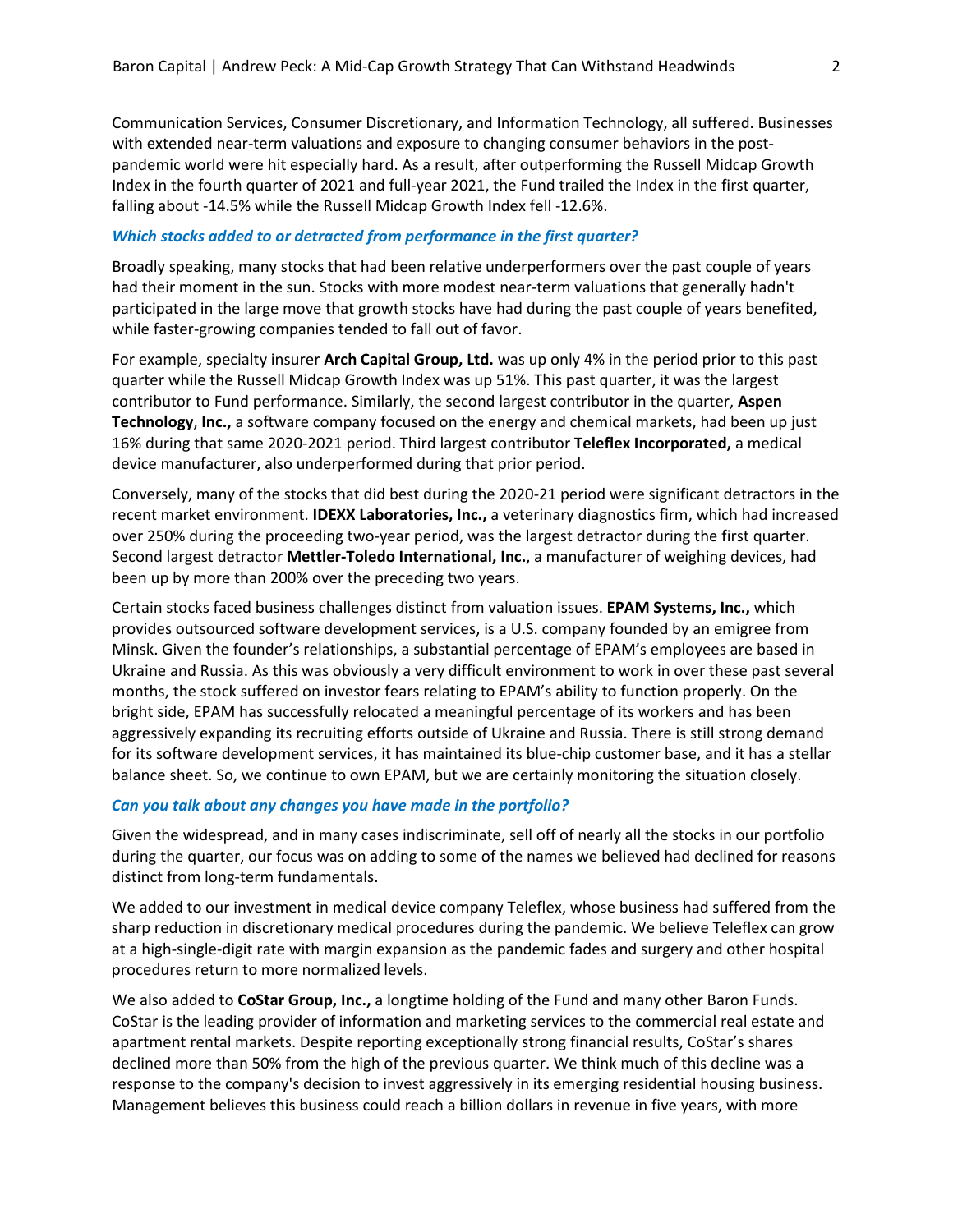upside after that. Several years ago, the same thing happened when CoStar made a similarly large investment during its expansion into the apartment market. The company proved skeptics wrong as its apartments business achieved considerable success, and the stock gained back all its losses and more. We think CoStar's investment in the residential housing market is analogous and have high conviction that it will again prove to be a positive for shareholders.

Finally, we added to **Fair Isaac Corporation**, a data and analytics company best known for its FICO credit score, used by 90% of top lenders. Fair Isaac has been aggressively investing in moving its financial software business to the cloud, which has hurt profitability. We believe Fair Isaac has an underappreciated opportunity to increase the growth and profitability of its score unit, primarily through better price realization. We also think its software business is poised to report much improved profitability as it reaps the benefits of its current multi-year investment cycle.

#### *Could you touch on stocks that you sold or reduced during the first quarter?*

We sold **RingCentral, Inc.,** a communications software provider, due to concerns over competition from Microsoft Teams, which Microsoft is bundling with its other software products at little additional cost. We sold **Farfetch Limited**, a luxury e-commerce platform, over concerns that its business in China, a key market, may be permanently impaired due to new government regulations. We reduced our stake in **Clarivate Plc.,** an information services company to the scientific and academic markets, after it reported particularly disappointing fourth quarter earnings. We also reduced our stakes in **SBA Communications Corp.** and **Gartner, Inc.,** both successful long-term holdings, to manage position size.

#### *How have the issues with the global supply chain impacted Baron Asset Fund?*

Our companies are, for the most part, not reporting major disruptions, likely because they are mostly service businesses, where supply chain issues tend to be less relevant. We do have some exposure to manufacturing companies. For example, we have a small investment in electric vehicle (EV) company **Rivian Automotive, Inc.** Given the significant exposure the EV industry has to the global automotive supply chain, Rivian has produced fewer cars than it had initially intended. While this has certainly been a challenge for Rivian, we don't think it's an outlier in its industry.

#### *How do you think inflationary trends might impact the portfolio?*

During inflationary times, companies with the pricing power to raise prices to offset cost increases tend to do better. We think most companies we own are well positioned to do that. Pricing flexibility tends to be highly correlated with competitive advantage — whether customers can do without a particular product or service or easily switch to a competitor's cheaper product. For example, Gartner, the leading provider of IT research to a wide range of global businesses, has consistently raised prices each year without causing churn in its customer base. We expect that to continue, even in this environment. In fact, first quarter results were strong, and it raised guidance for the remainder of 2022. **West Pharmaceutical Services, Inc**., which makes components for the packaging and delivery of injectable drugs, increased prices during the first quarter by 4%, versus the 1% to 2% price increases it implements in more normal times. The ability to meaningfully increase prices demonstrates that companies with strong competitive positions can persevere in an inflationary environment.

#### *Let's close with your thoughts on the current market environment and your outlook.*

We are not macro economists. We also don't believe that anyone can consistently add value to portfolio management and stock selection by adhering to an overriding macroeconomic view. That said, as Warren Buffett famously put it, "Be fearful when others are greedy and greedy when others are fearful." We've just lived through a nearly 30% drawdown in the Russell Midcap Growth Index since its high in November of 2021. We've seen similar drawdowns in virtually every other major index. The indexes are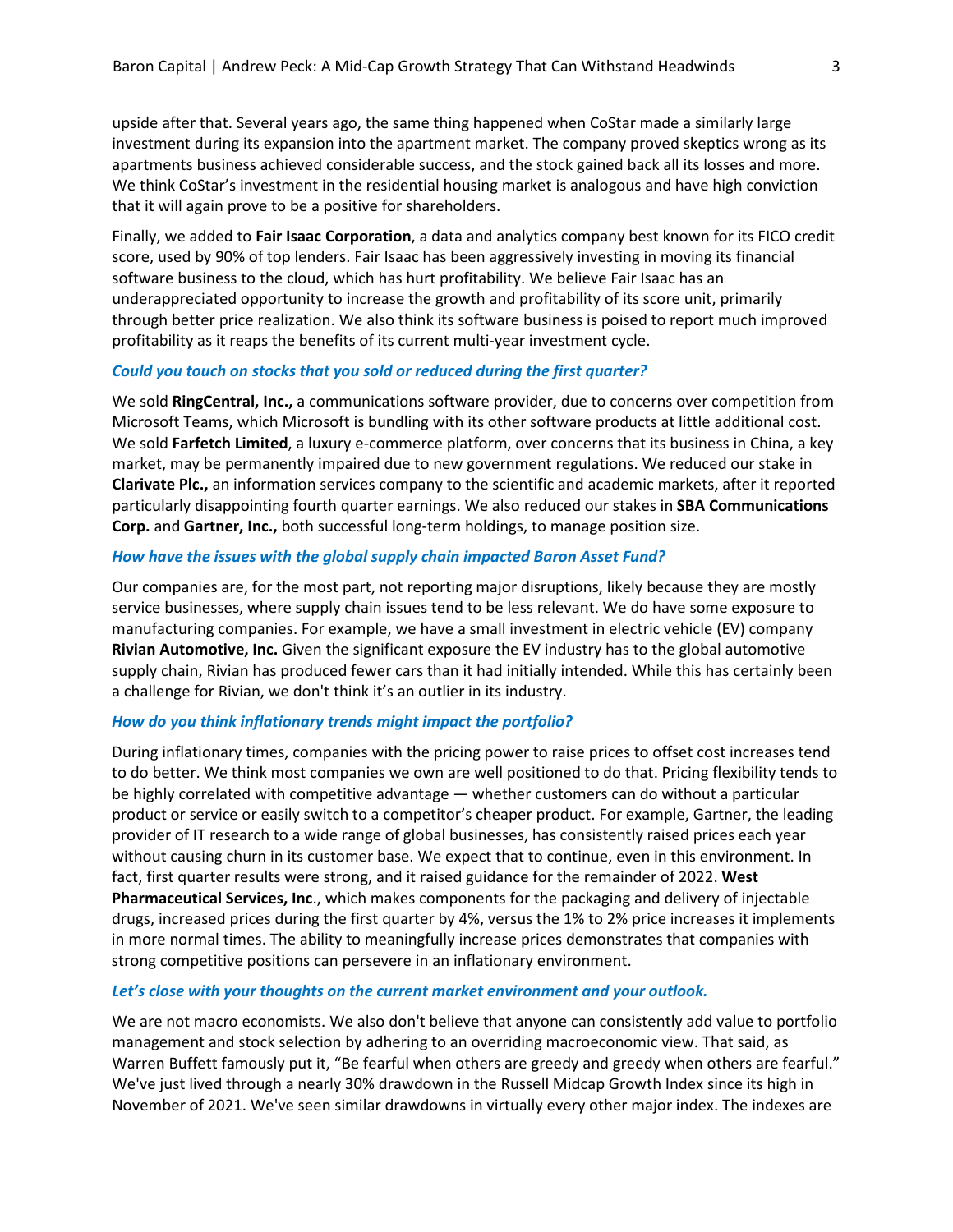clearly pricing in a lot of bad news. Inflation, high gas prices, geopolitical tensions, supply chain disruptions, a potential recession — everyone is aware of the issues facing the economy and companies. All of this may not play out in the dire way the market seems to be discounting at this moment. And while many of our holdings are not facing these headwinds, their shares were discounted nonetheless.

At some point I'm certain stocks will go up again, likely in advance of an obvious change in the macroeconomic outlook. Investors waiting for that "all clear" sign will be late to the party. Right now, because of all the fear and pessimism, virtually all stocks -- high-quality, low-quality stocks, fast-growing, slower-growth—are on sale. Companies with uncertain business models, where investors may have grown overly optimistic about their growth prospects, have fallen the furthest and are likely the ones that won't recover as quickly. In contrast, secular growth stocks with a meaningful competitive advantage that sold off largely for being "too expensive" will likely recover more quickly when there is more clarity about the future. These are the type of stocks in Baron Asset Fund's portfolio.

We have no reason to change our view that the stocks in this Fund have the potential to double in value over a five-year period. I think this is a compelling time to reassess one's exposure to the stock market, and mid-cap growth equities in particular.

\_\_\_\_\_\_\_\_\_\_\_\_\_\_\_\_\_\_\_\_\_\_\_

*Investors should consider the investment objectives, risks, and charges and expenses of the investment carefully before investing. The prospectus and summary prospectuses contain this and other information about the Funds. You may obtain them from the Funds' distributor, Baron Capital, Inc., by calling 1-800- 99BARON or visiting [www.BaronFunds.com.](http://www.baronfunds.com/) Please read them carefully before investing.*

**Baron Asset Fund**'s annualized returns for the Institutional Shares as of March 31, 2022: 1-year, -1.34%; 5-years, 15.60%; 10-years, 14.14%; Since Inception (6/12/1987), 11.92%. Annual expense ratio for the Institutional Shares as of September 30, 2021, was 1.03%.

**Russell Midcap® Growth Index** annualized returns as of March 31, 2022: 1-year, -0.89%; 5-years, 15.10%; 10-years, 13.52%; Since Fund Inception, 10.57% (Since Fund inception period for the Index is calculated from 6/30/1987).

*The performance data quoted represents past performance. Past performance is no guarantee of future results. The investment return and principal value of an investment will fluctuate; an investor's shares, when redeemed, may be worth more or less than their original cost. The Fund's transfer agency expenses may be reduced by expense offsets from an unaffiliated transfer agent, without which performance would have been lower. Current performance may be lower or higher than the performance data quoted. For performance information current to the most recent month end, visi[t www.BaronFunds.com](http://www.baronfunds.com/) or call 1- 800-99BARON.*

Performance for the Institutional Shares prior to 5/29/2009 is based on the performance of the Retail Shares, which have a distribution fee. The Institutional Shares do not have a distribution fee. If the annual returns for the Institutional Shares prior to 5/29/2009 did not reflect this fee, the returns would be higher.

**Risks**: Securities issued by medium sized companies may be thinly traded and may be more difficult to sell during market downturns. Even though the Fund is diversified, it may establish significant positions where the Adviser has the greatest conviction. This could increase volatility of the Fund's returns.

The discussion of market trends is not intended as advice to any person regarding the advisability of investing in any particular security. The views expressed in this document reflect those of the respective writer. Some of our comments are based on management expectations and are considered "forwardlooking statements." Actual future results, however, may prove to be different from our expectations.